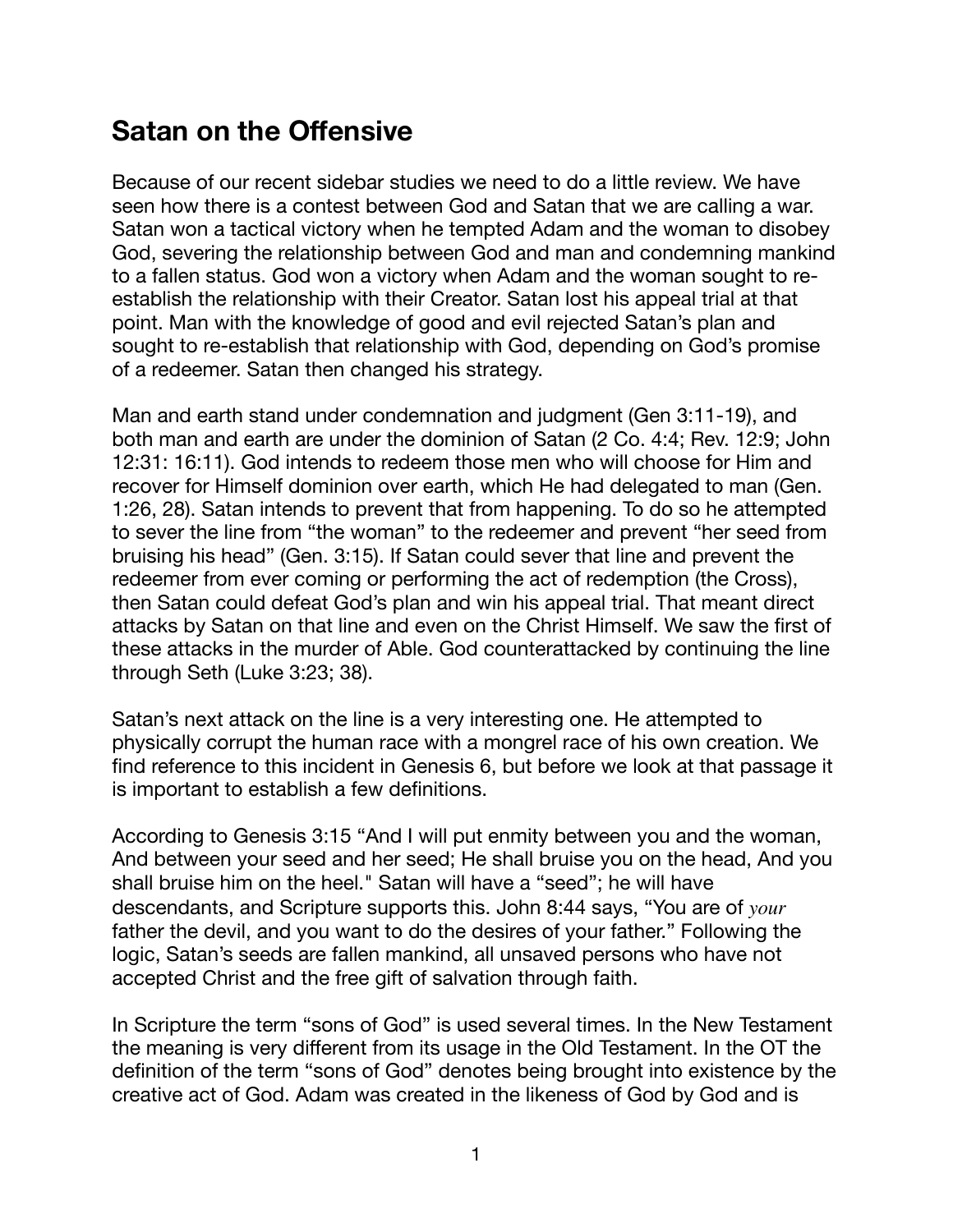thus a son of God, but Genesis 5:1 says Adam's descendants will be "born into his likeness, after his image." "His likeness, after his image" refers to the fallen Adamac state, man with a sin nature, also known as Satan's seed. Adam's natural descendants are not the creation of God. God did not create Adam in a fallen state. Adam's descendants are in effect "sons of man" and children of the Devil, Satan's seed. In our fallen state, we are products of what Satan created through the fall of Adam.

However, through the new birth (born again) and the Holy Spirit generated human spirit, the believer becomes a child of God or son of God as stated in Galatians 3:26 "For you are all sons of God through faith in Christ Jesus." See also Ro 8:14; 19; Mt 5:9; Ga 4:5-6; Joh 1:12-13;Ro 8:16-17; Eph 5:1; Php 2:15; and 1Jo 3:2 "Beloved, now we are children of God." Get the point? Fallen and unregenerate man is a "son of man" and the "seed of Satan." Regenerate man (or woman), however, is a "son (or daughter) of God." Now lets turn to the OT.

As we look in the OT for this "sons of God" term, we see it used only five times, and it is used in a very different way than in the NT. Three uses are found in the Book of Job and two times in our focus passage in Genesis 6. First look at the three Job passages, and you will see that the "sons of God" are clearly angels.

**Job 1:6** Now there was a day when the **sons of God** came to present themselves before the Lord, and Satan also came among them. **<sup>7</sup>** The Lord said to Satan, "From where have you come?" Satan answered the Lord and said, "From going to and fro on the earth, and from walking up and down on it."

**Job 2:1** Again there was a day when the **sons of God** came to present themselves before the Lord, and Satan also came among them to present himself before the Lord.

**Job 38:4** "Where were you when I laid the foundation of the earth? Tell me, if you have understanding.

**<sup>5</sup>** Who determined its measurements—surely you know! Or who stretched the line upon it?

**<sup>6</sup>** On what were its bases sunk, or who laid its cornerstone,

**<sup>7</sup>** when the morning stars sang together and all the **sons of God** shouted for joy?

Old Testament usage of the Hebrew *bane ha elohim* (sons of God) refers to angelic creation. How do we know this isn't saved men? Because at this point in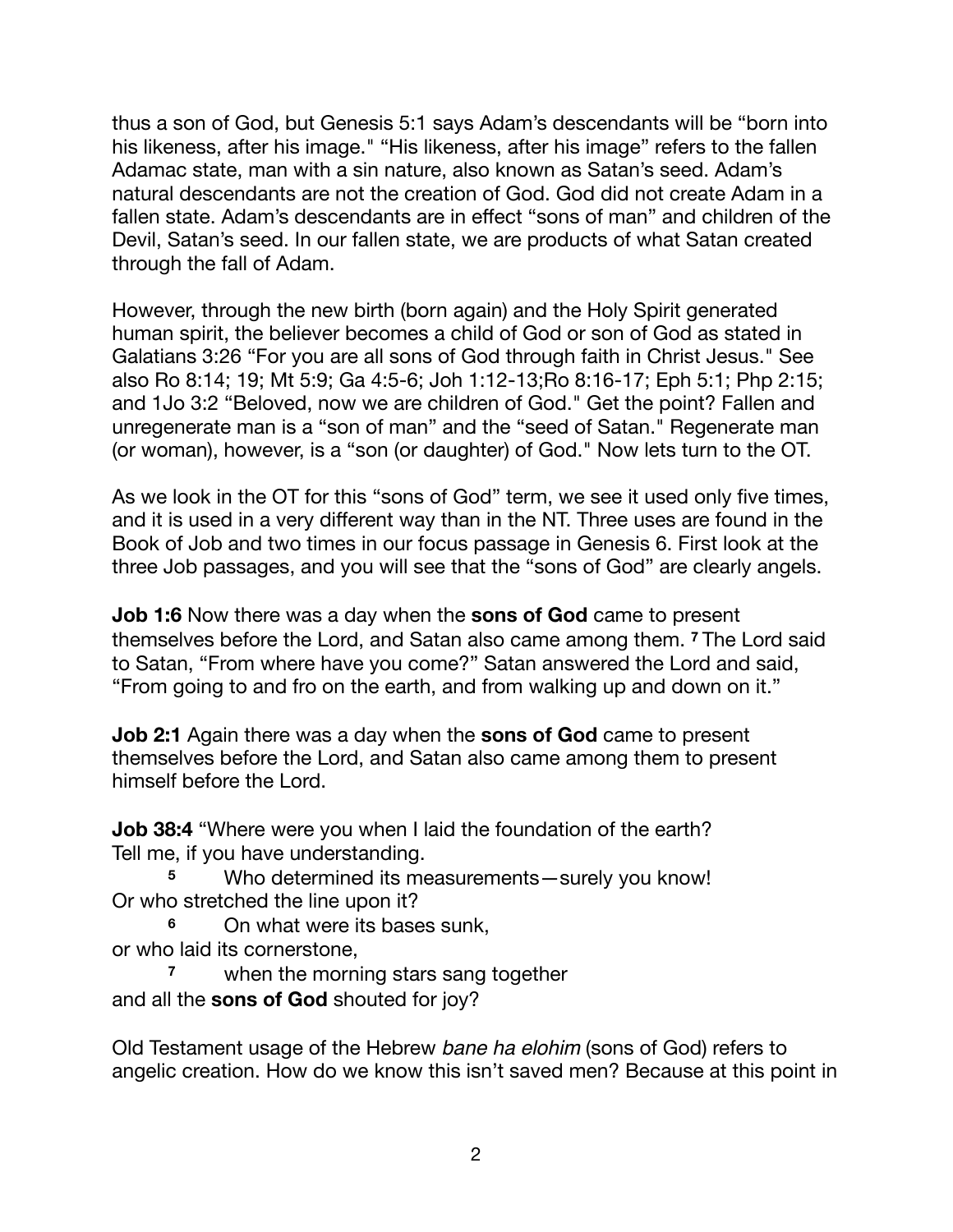human history, before the Glorification of Christ, saved men (and women) are NOT found in heaven.

Here we stopped and looked at the chart of the "Underworld" by Clarence larked and the story of Lazarus and the rich man in Luke 16. We saw that prior to the Cross regenerate man did not go to Heaven as they do today, but they went to a compartment of Hades called "Paradise" or "Abraham's Bosom". Paradise was a temporary holding place for believers until sin was judged. It is empty today; its inhabitants have been transferred to Heaven.

In the NT "sons of God" refers to born again believers, but in the OT the term refers to "being brought into existence by the creative act of God." *Bane ha elohim*, sons of God, in an OT context, are angels.

Before we go look at the use of the term found in Genesis 6, our subject, let's look at another verse in the NT that may shed some light on our subject verses. Turn in your Bibles to Jude chapter 1 and read through verse 7. In Jude's epistle, he warns of certain ones who have "slipped in among you." He describes them as "godless men, who change the grace of our God into a license for immorality and deny Jesus Christ our only Sovereign and Lord" (Jude 1:4). Jude is warning against some individuals in the Church given over to licentiousness and abusing God's grace. Then Jude goes on to remind his audience that God delivers believers and "destroys those who do not believe."

Now look at verses 6 and 7. In verse 6 Jude refers to "angels who did not keep their positions of authority but abandoned their own home." The KJV says, these angels "did not keep their first estate … abandoned their place of habitation." These angels are kept in darkness and bound in chains until judgment. Why? Then Jude seems to allude to the sin of these angels and says "in a similar way" and refers to Sodom and Gomorrah and how they gave themselves up to sexual perversion. The KJV says "giving themselves over to fornication, and going after strange flesh" and this is likened unto what happened in Sodom and Gomorrah. "Strange flesh" is heteros sarx *het'-er-os sarx* and means "different flesh."

Confused? What I think Jude is talking about is there were angels, obviously fallen, who are imprisoned in chains and darkness because, similar to what men did at Sodom and Gomorrah, they were sexually immoral, perverted themselves, and went after "strange flesh."

Who are these angels and what is Jude referring to? I believe this is a reference to an incident that is recorded way back in the OT in Genesis 6.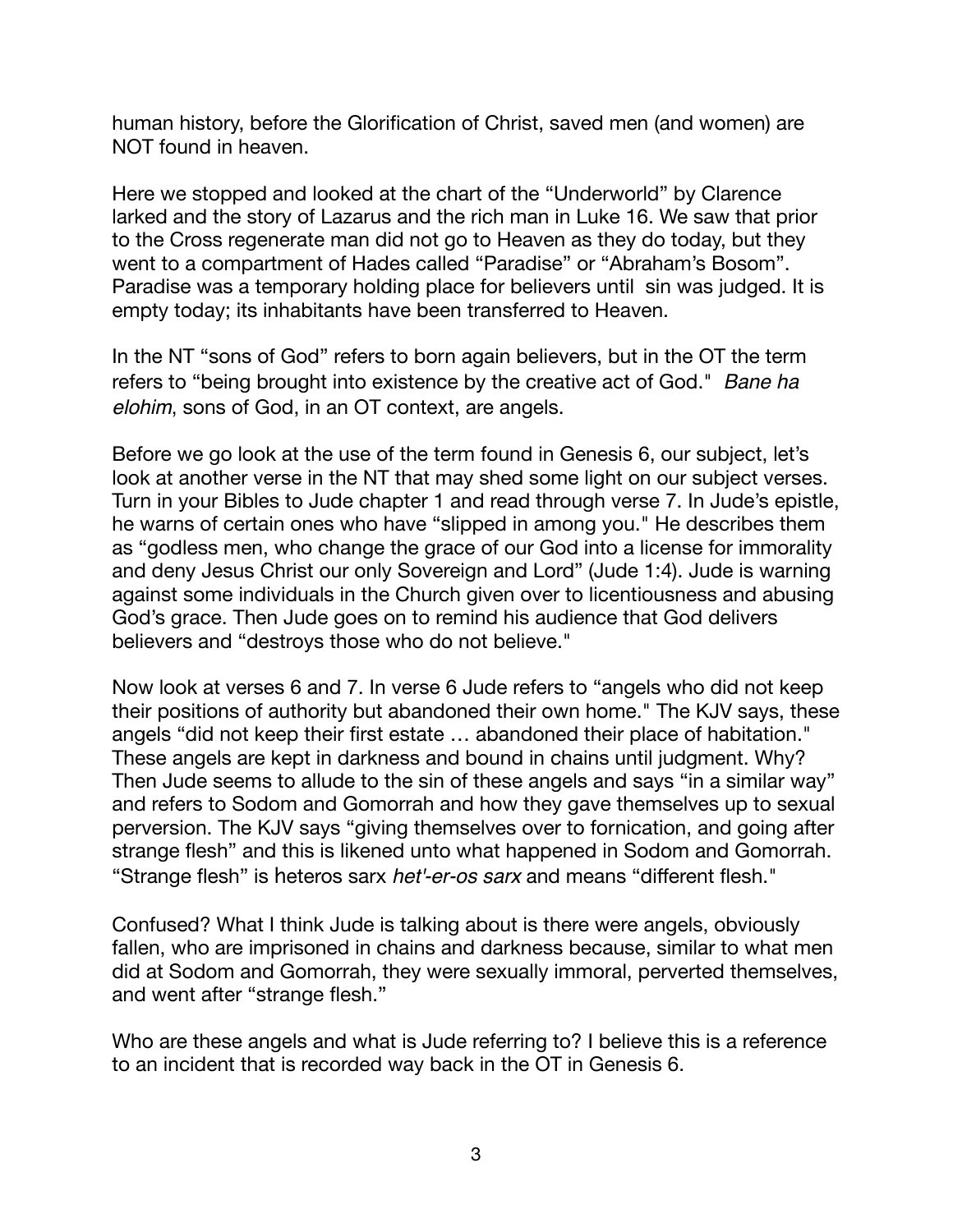**Genesis 6:1** And it came to pass, when men began to multiply on the face of the earth, and daughters were born unto them,

2 That the sons of God saw the daughters of men that they *were* fair; and they took them wives of all which they chose.

3 ¶ And the LORD said, My spirit shall not always strive with man, for that he also *is* flesh: yet his days shall be an hundred and twenty years.

4 ¶ There were giants in the earth in those days; and also after that, when the sons of God came in unto the daughters of men, and they bare *children* to them, the same *became* mighty men which *were* of old, men of renown.

5 And GOD saw that the wickedness of man *was* great in the earth, and *that* every imagination of the thoughts of his heart *was* only evil continually.

6 ¶ And it repented the LORD that he had made man on the earth, and it grieved him at his heart.

7 And the LORD said, I will destroy man whom I have created from the face of the earth; both man, and beast, and the creeping thing, and the fowls of the air; for it repenteth me that I have made them.

8 | But Noah found grace in the eyes of the LORD.

This is the time of Noah when God saw fit to destroy mankind but saved Noah and his family. The reason given for this is found in the first two verses of Genesis 6. In verse 1 we see that man is multiplying on the face of the earth and daughters were born to them. In verse 2 we see this term "sons of God," which in OT usage refers to angels. These "sons of God" (angels – fallen in this case) saw that the daughters of men were beautiful and took them as wives. Now look at verse 4, where it says the products of this union were giants and "mighty men which were of old, men of renown."

Now remember that Genesis was written by Moses long after the fact, and though it was not written by a human eyewitness to the events, it was written under the inspiration of God who was an eyewitness. In other words, Moses wrote what God told him to write. But what is Moses saying?

He is saying that angelic beings, specifically fallen angels, by the context, copulated with human women and produced a race of half angel and half human beings. The genetic purity of the human race became corrupted. If Satan could so taint the entire human race, then God's promise of the redeemer being from the seed of the woman (human) would be impossible, and God would be a liar. Evidently, only Noah and his family remained untainted by this attack, thus God destroyed the entire human race except those who were not biologically corrupted through this attack.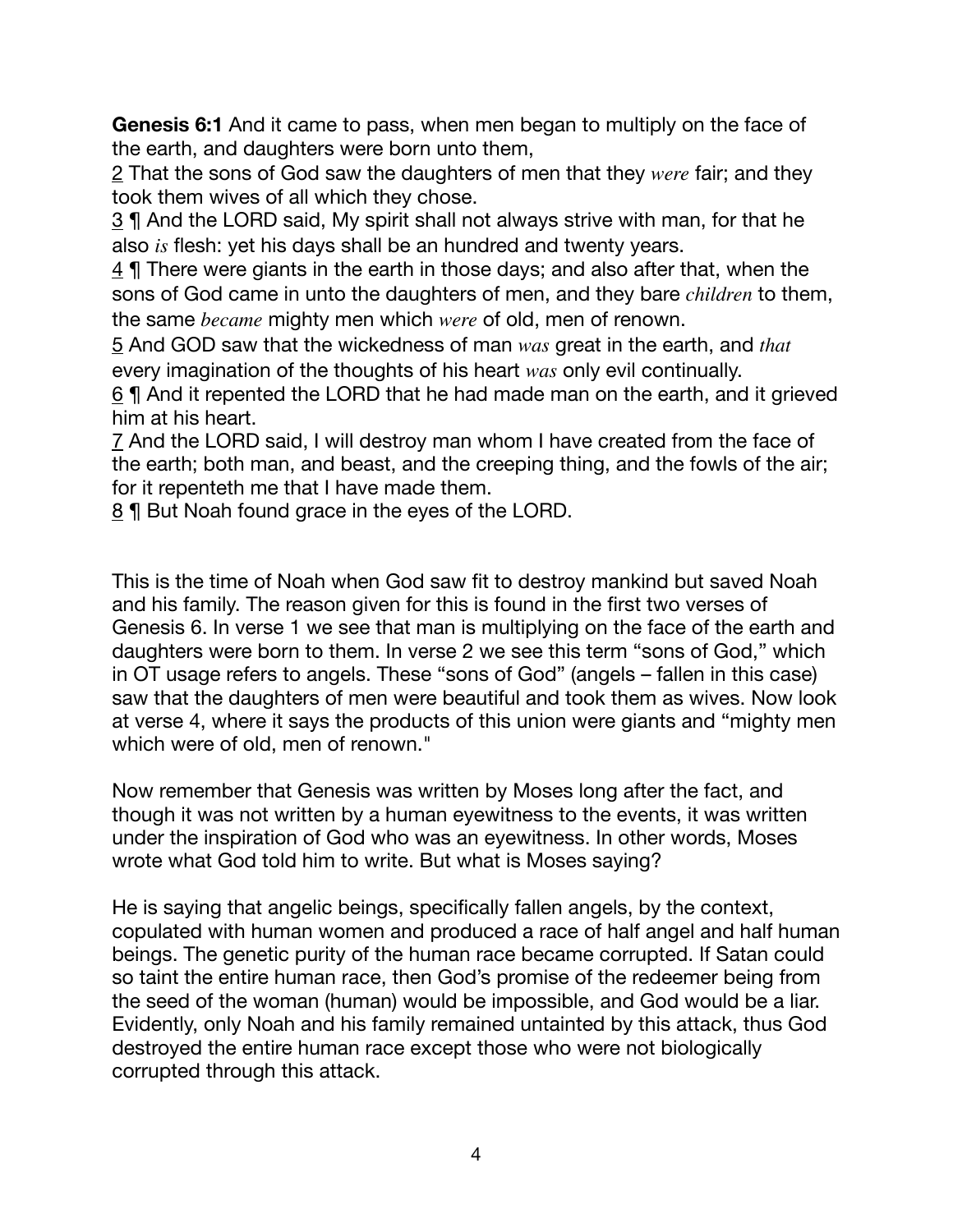Who were these "men of old, men of renown" who were so wicked "that every imagination of the thoughts … was only evil continually"? Most likely candidates are the so-called mythical beings of Greek and Roman mythology. If that is the case, then what we thought was only myth was, at least in some cases, real. If you study mythology, it is full of stories of "gods" taking human wives because of their great beauty. These stories from which this mythology comes is so pervasive in ancient cultures that there must be some truth in them. Obviously some feats attributed to these creatures are exaggerations and even just myths, but some of what they did is probably not myth at all.

There are, however, at least two other interpretations of these events recorded in Genesis 6. One that most of us grew up with is that these "wicked men of old" were simply so satanically influenced that the whole human race, save for Noah and his family, was affected by their evil and under Satan's spell.

Another interpretation embraced by some is that the "sons of God" were of the godly line of Seth, and the "daughters of men" were of the ungodly line of Cain. The problem is there is no foundation for this interpretation elsewhere in Scripture. Moses, who wrote the Pentateuch, didn't suggest this. Furthermore, such a union between humans, whether godly or not, would not produce a race of giants and "mighty men"; they would have been "normal" like their parents. The "daughters of men" must be the product of fallen mankind, women of the Adamic race – human beings. "Sons of God," according to the three other uses in the OT, are angels, specifically fallen angels, "who kept not their first estate and abandoned their habitation" and "gave themselves over to fornication" and went after "strange flesh" (according to Jude).

I think the Scriptural evidence supporting this interpretation is very strong. It also makes logical sense. Satan attacks and attempts to destroy the line to Messiah through a mongrel race. Merely spiritually corrupting the human race would not likely be a successful attack on the line, but physically corrupting the whole race certainly offers that possibility.

There is one more issue to be dealt with, and that is the reference in Matthew 22:30 and Mark 12:25 to marriage in heaven. "For in the resurrection they neither marry, nor are given in marriage, but are as the angels of God in heaven" (Mat. 22:30). This would suggest there is no sexual relations in heaven (which will really disappoint the Muslims). If that is the correct interpretation, then we must deal with the comparison to angels not marrying. It must be assumed that angels had at the time of Genesis 6 the ability to manifest themselves in a form that enabled them to take on human form and procreate with humans, and that ability evidently has been removed, or the fallen angels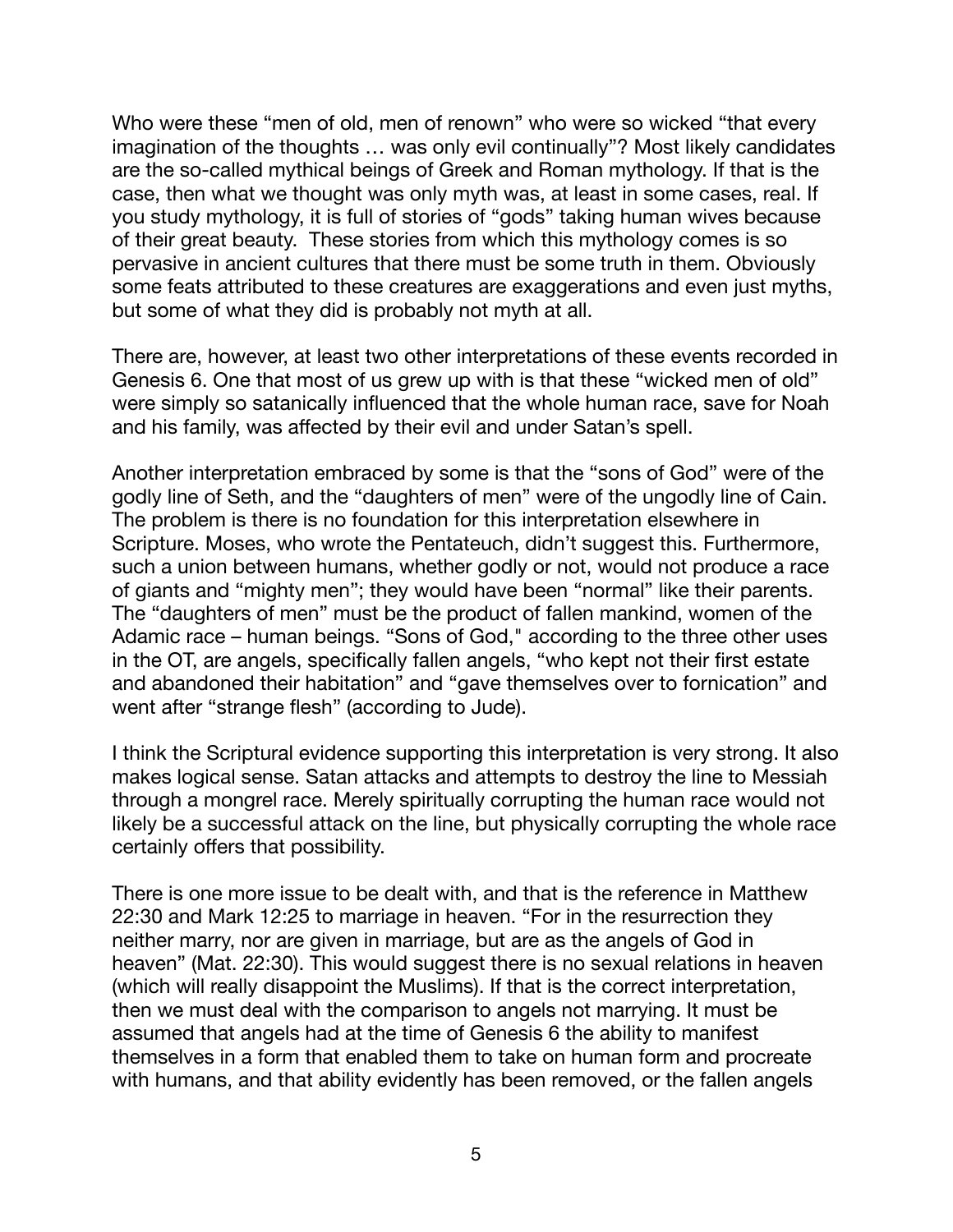exceeded the bounds of their "authority" and sinned in a very human fashion. Either could be argued from the passages in question.

The attack was unsuccessful, because God counterattacked with the flood and destroyed this mongrel race of half angels and half human. Though God ended that particular attack, this did not stop Satan. What follows is a list of attacks as outlined in Scripture. Some, you will be familiar with, but others, you may not.

## **More examples:**

Pharaoh's command to murder all male Hebrew infants. (Ex. 1:15-16)

God's counterattack: The preservation of Moses. (Ex. 2:1-10)

Pharaoh's attempted destruction of the Israelites at the Red Sea. (Ex. 14:5-12)

God's counterattack: the destruction of Pharaoh and his forces. (Ex. 14:26-28)

# **The attack on David's seed.**

God's promise to David that Messiah would come through his bloodline presented an opportunity for Satan to focus his attacks on that line. Among those attacks we have:

Jehoram's murder of his royal brothers. (2 Chron. 21:1-5)

God's counterattack: Jehoahaz, preserved. (2 Chron. 21:16-17) Athaliah's murder of the royal seed. (2 Chron. 22:10)

God's counterattack: the rescue of Joash. (2 Chron. 22:11-12) Hezekiah left childless and near death at the time when the Assyrians threatened war. (Isa. 36:1)

God's counterattack: Hezekiah's life extended (Isa. 38) The attack on the "seed of the woman" (Matt. 1:16) the legal line to the throne of David through Mary. Mary's pregnancy and Joseph's nobility. (Matt. 1:18-19, Deut. 22:14, 20-21, 24:1)

God's counterattack: divine revelation and instructions to Joseph. (Matt. 1:20-25)

Herod's command to slay all the infants of Bethlehem. (Matt. 2:16-18)

God's counterattack: divine revelation and instructions to Joseph to take his family and flee to Egypt. (Matt. 2:13)

# **The attacks on Christ during His Incarnation.**

Jesus was the subject of numerous attacks both directly by Satan and indirectly through men influenced by Satan. The objective was to prevent the judgment of sin. Satan wanted Jesus to die, but not go to the Cross.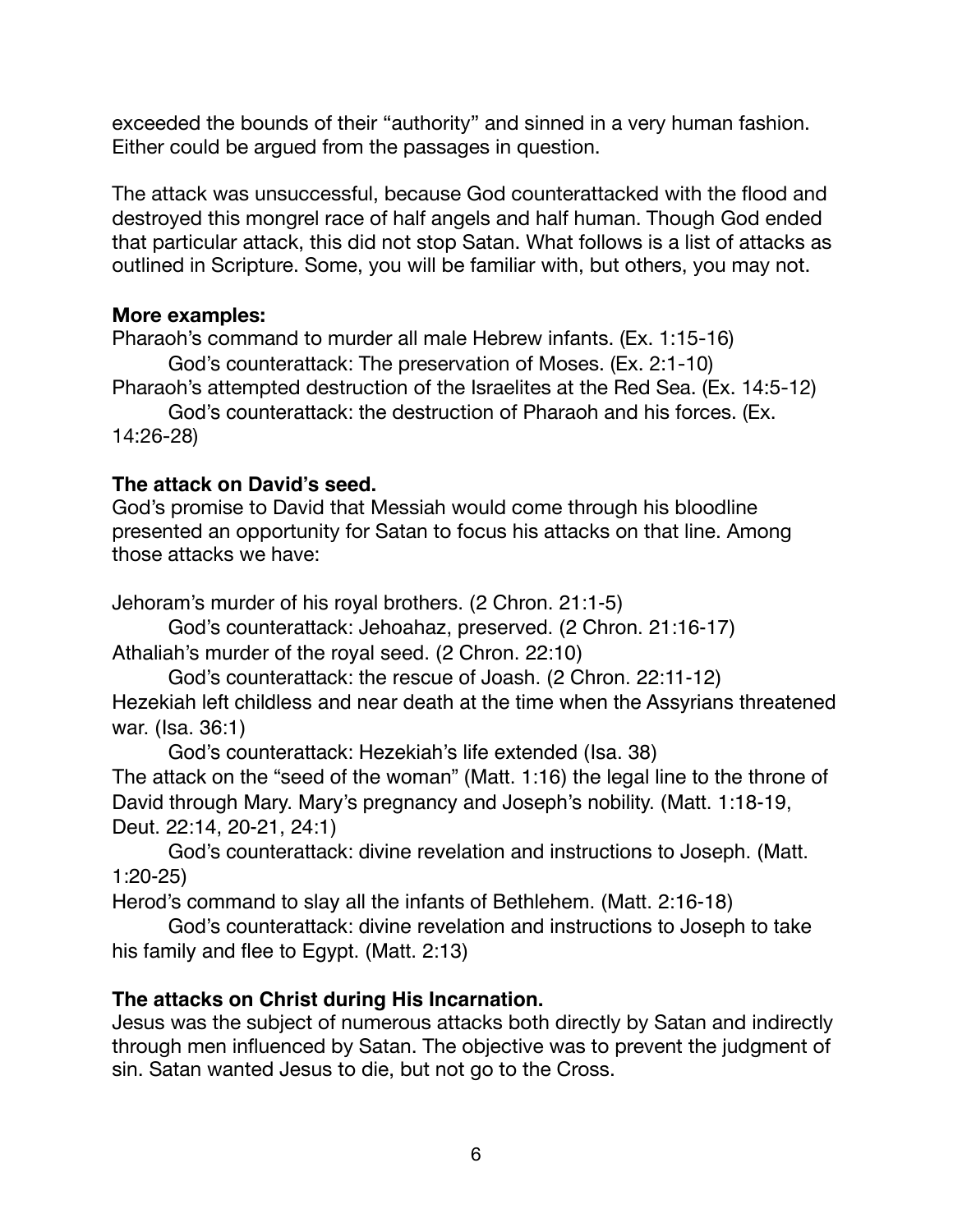The satanic temptations in the desert. (Matt. 4:1-10, Luke 4:1-12) The attempts to stone Jesus. (John 8:59, 10:30-39) The temptation to forego the cross. (John 12:27, Luke 22: 39-44) The attempts to kill Jesus before He reached the cross. (Matt. 27:26, 29-30, Mark 14:65, 15:15, 19, Luke 22:63-64) The temptation to come down from the cross. (Matt. 27:40-41, 26:53-54)

## **Attacks from the time of Jesus to the future Kingdom Age.**

Since Satan was not able to prevent the Cross and the judgment of sin, he has shifted his attacks to the Jews in general. He is trying to prevent the promised Kingdom from occurring and the fulfillment of the other unconditional covenants that God made to Israel. To accomplish this he must destroy the Jewish race. If there is no Israel to receive the promises of God, then God is a liar unable to keep His promises and rendered unfit as a righteous judge.

### **Unconditional Covenants:**

Abrahamic Covenant - Gen 12:1-3 - "Great nation" Palistinian Covenant - Deut. 30:1-10 - Land grant Davidic Covenant - 2 Samuel 7:14-15 - David's seed will reign forever New Covenant - Jer. 31:31-33 - Promise of Kingdom Age and righteousness

Satan's objective is to create an atmosphere of mistrust and outright hatred of the Jew by the rest of society (anti-Semitism). He is attempting to drive a wedge between Christians and Jews by creating mistrust of the Christians by Jews and hatred of the Jews by Christians.

# **Examples:**

- Justin Martyr, an early church father, accused the Jews of inciting the Romans to kill Christ.
- Jerome (A.D. 340-419) originator of the Latin Vulgate Bible said, "God hates Jews, and I hate Jews."
- Chrysostom, Patriarch of Constantinople (A.D. 344-407), said, "Jews are the most worthless of men … It is incumbent upon all Christians to hate Jews."
- Of Cyril, Patriarch of Alexandria, it is written, "In the year 415 he fell upon the synagogues of the very numerous Jews with an armed force … he put some to death and drove out the rest…"
- Richard the Lion Hearted expelled the Jews from England in 1199 and confiscated their property.
- Thomas Aquinas wrote, "It would be licit in holding the Jews in perpetual servitude."

# **During the Crusades:**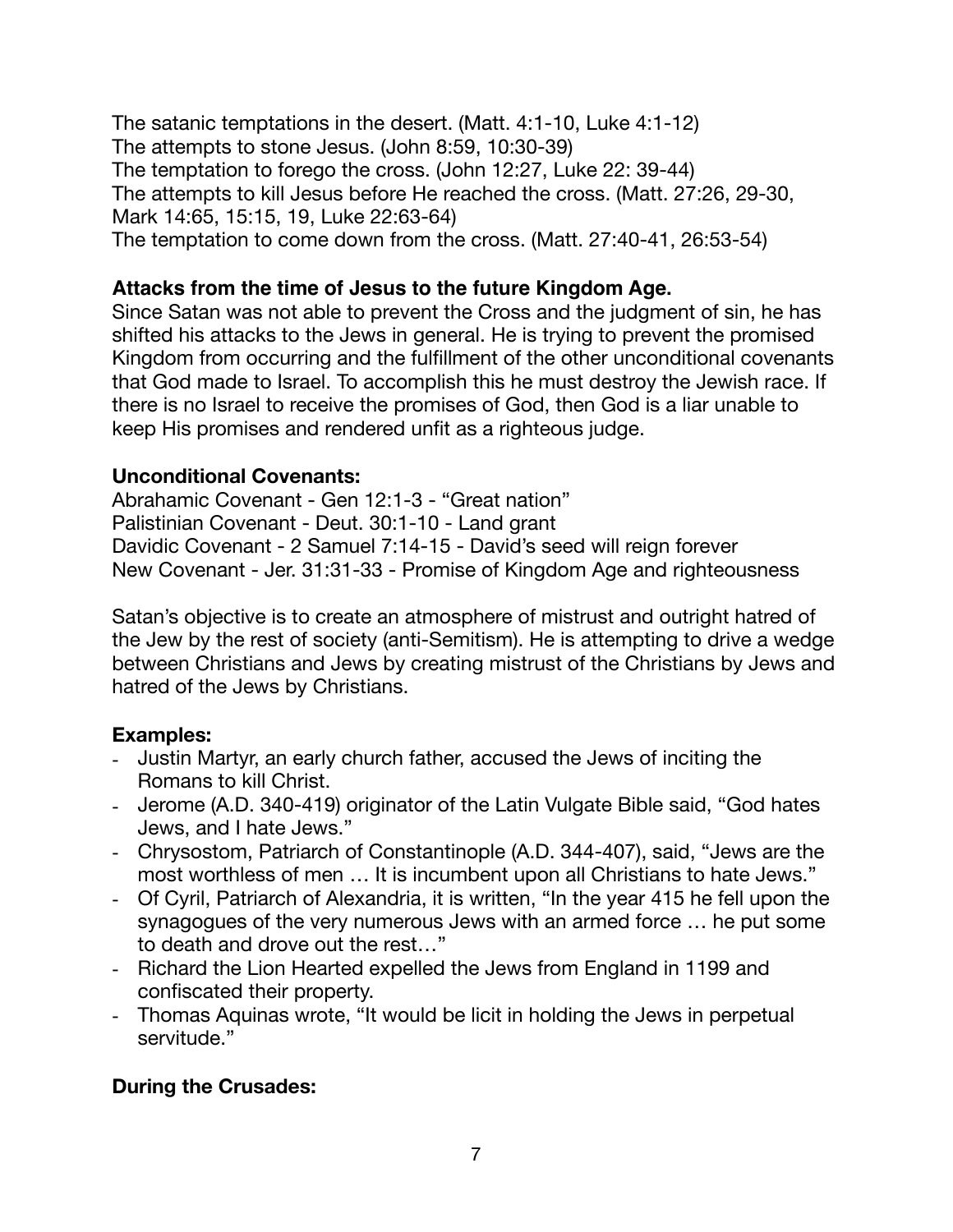- At Rouen, all Jews unwilling to submit to baptism were put to death.
- At Worms, Jews were massacred and their property divided.
- At Jerusalem, in 1099, the Great Synagogue was burned with all the Jews of the city inside, and the perpetuators marched around the synagogue chanting Christian hymns.
- In the Middle Ages, Jews were charged with sorcery and blamed for the Black Plague and other unexplained catastrophes.

#### **Following the Crusades:**

- The Inquisitions of fifteenth-century Spain and Portugal were Roman church sponsored attempts to force the Jews to convert or die or leave. This eventually spread to the rest or Europe.
- Martin Luther, the leading Protestant reformer, at first had a deep regard for the Jews, but when they did not flock to his message, he rejected them as "they cannot be saved."
- During the seventeenth-century Jews were expelled from Prague, Frankfort, and Vienna as well as numerous towns and villages.
- Pogroms, mass murders, and vandalism in Poland and Russia against the Jews in the eighteenth and nineteenth-century were church sponsored.

The Holocaust of the late 1930's and 40's took place in Germany, a so-called Christian country and home of some of the most outstanding and respected Christian theologians. The so-called Christian nations of the world watched as the Third Reich slaughtered six million Jews, often refusing refuge and safety to Jews fleeing death.

This Satanic induced atmosphere of mutual hatred and distrust makes it feasible for Satan to accomplish his plan to destroy Israel. If you are in any way involved in anti-Semitism, then you are in opposition to God and in league with Satan.

The worst is yet to come. During the tribulation, Satan, with the help of willing anti-Semites, will come dangerously close to accomplishing the destruction of Israel. We are not going into this in detail so this is only a very brief review.

**Matthew 24:21-22** for then shall be great tribulation, such as hath not been from the beginning of the world until now, no, nor ever shall be. And except those days had been shortened, no flesh would have been saved: but for the elect's sake those days shall be shortened

God's counterattack will be the deliverance of the Jews at the Second Advent (Joel 2:20, 3:16, Zech. 14:2-9, 11) and destruction of their enemies (Zech. 9:14-15, 14:12-14, Rev. 19:21); incarceration of Satan (Rev. 20:1-3)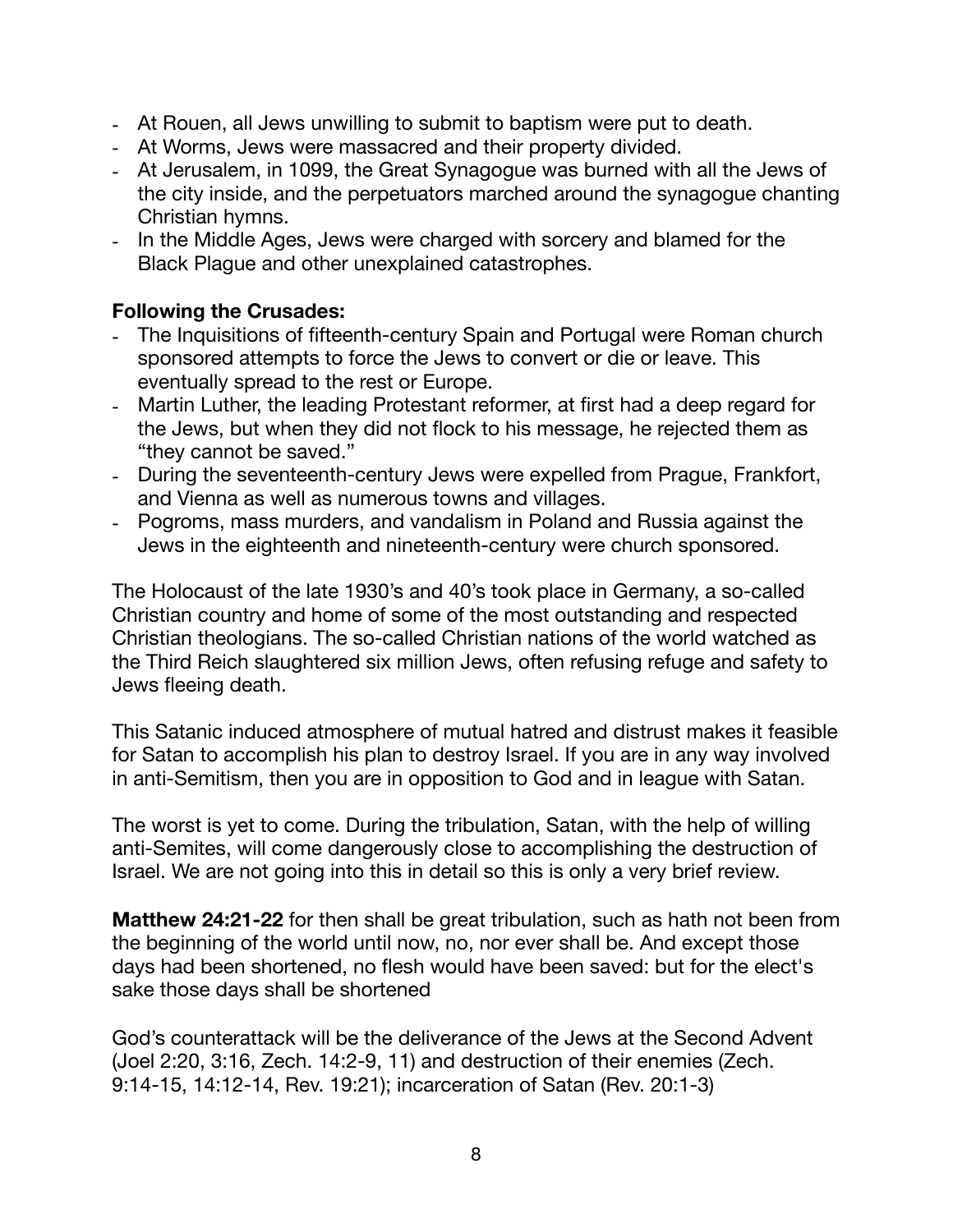This Angelic War has been going on since the beginning of human history. Few people fully realize its intensity until they see it spelled out this way. We are more "in the middle of it" than you may realize.

I have so far only shown you the "big picture." Next we will get down to the personal level and see just how you and I can become a part of this and not even realize it.

#### **Demon Possession and Influence**

Demon possession is rarely taken seriously these days, and that is unfortunate. Ask most nominal Christians, and they may tell you it doesn't happen. Some will say it never did happen. It does indeed happen, even today, and it is not as rare as many believe. However, what is far more common is demon influence. What is the difference?

In the case of demon possession the person has his body invaded by an unclean spirit and comes under the direct control of that spirit, often with dire consequences for the person possessed. Demon influence is when the doctrines of demons are adopted by man. The person influenced, though not actually indwell by a demon, comes under their spell and adopts their doctrines as their own. This happens to born again Christians. Most have no clue they are under the spell of demons and are doing their bidding.

In the case of demon possession, demons can enter the body of an unbeliever and exert tremendous power over the possessed individual. They are capable of imparting supernatural strength (Luke 8:29) and inflicting physical abnormalities and deformities (Luke 13:11-17). Demons can cause blindness (Matt. 12:22) and the inability to speak (Matt. 9:32-33). They are able to induce mental disorders and suicidal dementia (Luke 8:26-35). And often are responsible for personal injury to their victims (Mark 9:17-18). Once they have established control over a human body, these evil spirits come and go at will (Luke 11:24-26). This accounts for the apparent success of alleged exorcists who knowingly or unwittingly become the agents of the devil themselves.

Demons cannot ever possess a believer because of the indwelling of the Spirit of God. "Do you not know that your body is a temple of the Holy Spirit, who is in you, whom you have received from God? You are not your own" (1Cor. 6:19). Unbelievers have no such protection. Believers can, however, come under demon influence and far more frequently than you might think. Demon influence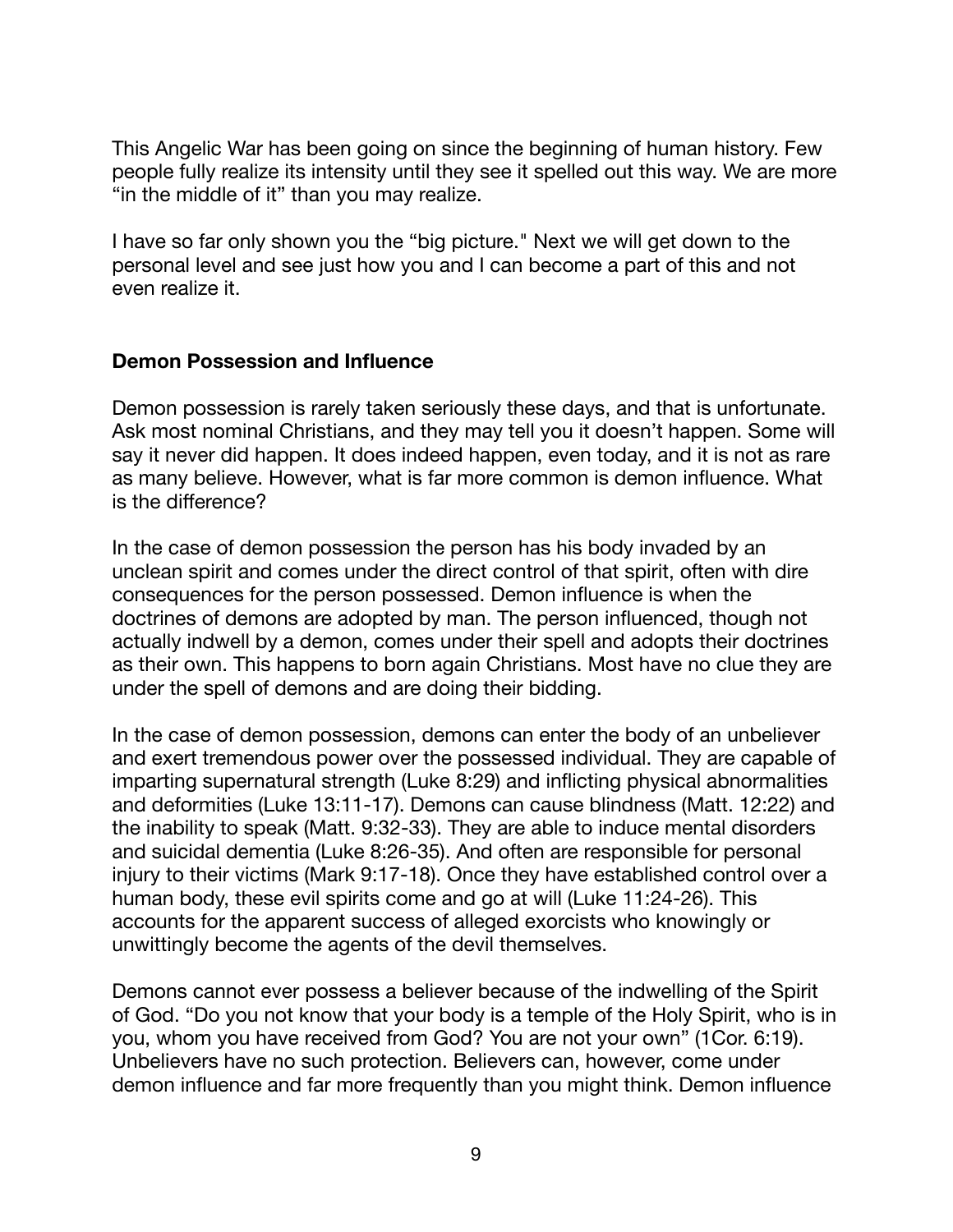is the chief explanation for all the denominations in Christianity. We will see how this happens later in this series.

There are only three bona fide means of removing demons from possessed unbelievers. The first is Satan's personal intervention (Matt. 12:24). Satan can send them in and can tell them to leave. The second is by direct divine intervention (Mark 5:8). The third is when a person believes the Gospel message and comes to a saving knowledge of Christ and is then indwelt by the Holy Spirit (1 Cor. 3:16).

Did you notice I did not mention exorcism? That is because the rite of exorcism cannot remove demons. Christ and the disciples had the power to "cast out" demons, but you never see them "exorcising" demons in Scripture. Read the Gospels and the Book of the Acts of the Apostles, and you will see Jesus and the disciples "casting out" demons, but you will not find them doing an exorcism. You will, however, see pagans and unbelievers attempting to exorcise demons through incantations and rituals. That is because exorcism is a pagan practice and is not Scriptural.

Yes, there is a difference between exorcism and casting out of demons. See Acts 19:13-20 for a good example of the pagan practice of exorcism.

**Acts 19:13** Then some of the itinerant Jewish exorcists undertook to invoke the name of the Lord Jesus over those who had evil spirits, saying, "I adjure you by the Jesus whom Paul proclaims." **<sup>14</sup>** Seven sons of a Jewish high priest named Sceva were doing this. **<sup>15</sup>** But the evil spirit answered them, "Jesus I know, and Paul I recognize, but who are you?" **<sup>16</sup>** And the man in whom was the evil spirit leaped on them, mastered all of them and overpowered them, so that they fled out of that house naked and wounded

We see Jesus and the disciples "cast out" demons (Mark 1:34; 3:15; 6:13; Luke 6:42; 11:20). The Greek word for "cast out" is *ekballo* which means to cast out. But in Acts 19:13 passage we have the Greek word *exorkistis*, from which we get the transliterated "exorcist." There is a difference between *ekballo* and *exorkistis*. Exorkistis is never used in the NT for what Jesus and the disciples did with demon-possessed people; instead the word *ekballo* is used. Jesus and the disciples "cast out" *ekballo* demons. They never *exorkistis* demons. It is only pagan unbelievers that you will see in scripture exorcising *exorkistis* demons.

There is a third word we need to consider – *horkizo*, a cognate of *exorkistis*. Horkizo means "to charge under oath, adjure, implore" and we see it used in Acts 19:13, "I adjure you by Jesus whom Paul preaches." These phony exorcists were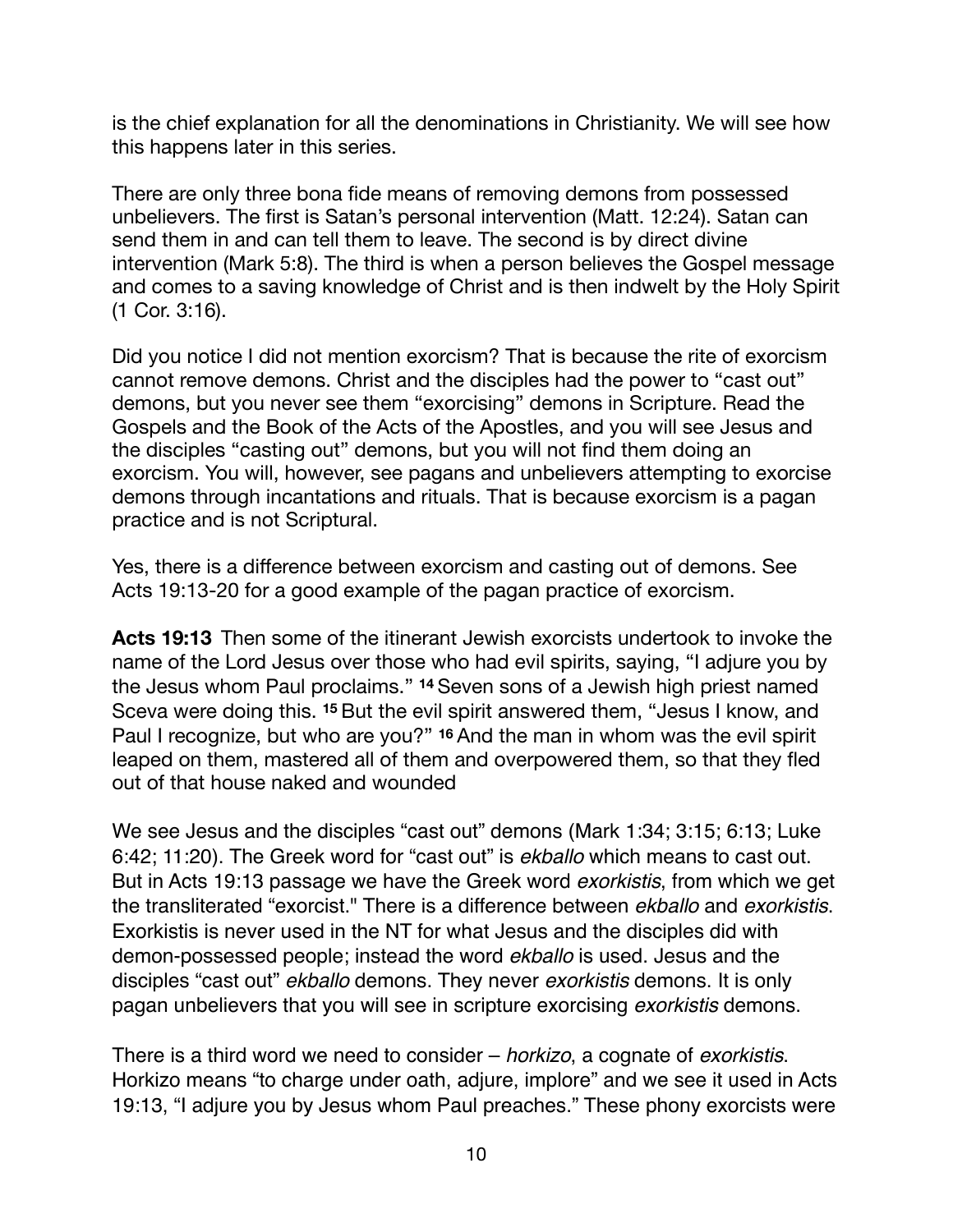using incantations and ritual to implore the demon to come out of this man. *Horkizo*, the word translated "implore" means to beg, and begging is very different from commanding as in casting out.

What you can gather from all this is the rite of exorcism, as practiced today, is unbiblical. Jesus and His disciples never used incantations or begged demons to come out, as you can see from the examples cited. Instead they simply commanded the demons to depart from the person possessed.

#### **Some Avenues of Demon Possession/Influence**

There is a difference between demon possession and demon influence. I do not believe a believer can be possessed, however, a believer can certainly be influenced, which can look very much like demon possession. By that I mean a believer can come so under the sway of demons and adopt demon doctrines that he resembles an unbeliever who is possessed. Paul warns Timothy of this is 1 Timothy 4:1 where he says, "Now the Spirit speaketh expressly, that in the latter times some shall depart from the faith, giving heed to seducing spirits, and doctrines of devils." Clearly Paul is indicating the potential for believers to come under the strong influence of demons and it will draw them away from the faith.

The Bible is full of references to deception by Satan and demons, and many of these warnings are generally directed at believers and not mankind in general. We will look at some of these later. For now it is sufficient for you to understand that Satan is very real and so are demons, and the Scriptures warn us of their power and influence. If they can influence us, how might they go about doing that? What follows are some avenues which can lead to demon possession for an unbeliever and demon influence for a believer. The greatest mistake you can make is to underestimate the danger here, and we as humans tend to do just that. That is part of Satan's deception, to get us to discount the danger as unreasonable.

#### **Some Avenues of Demon Possession or Influence**

These are but a few ways that Satan and demons can gain access to unbelievers through possession and believers through influence.

**Idolatry** - Idolatry is the worship of anything but God Himself. This can include seemingly harmless icons of trees, animals, people and things, or even concepts and ideals. Any lust for something where it becomes a focus of your life takes on all the characteristics of idolatry. Anything that comes between you and your relationship with God is idolatry.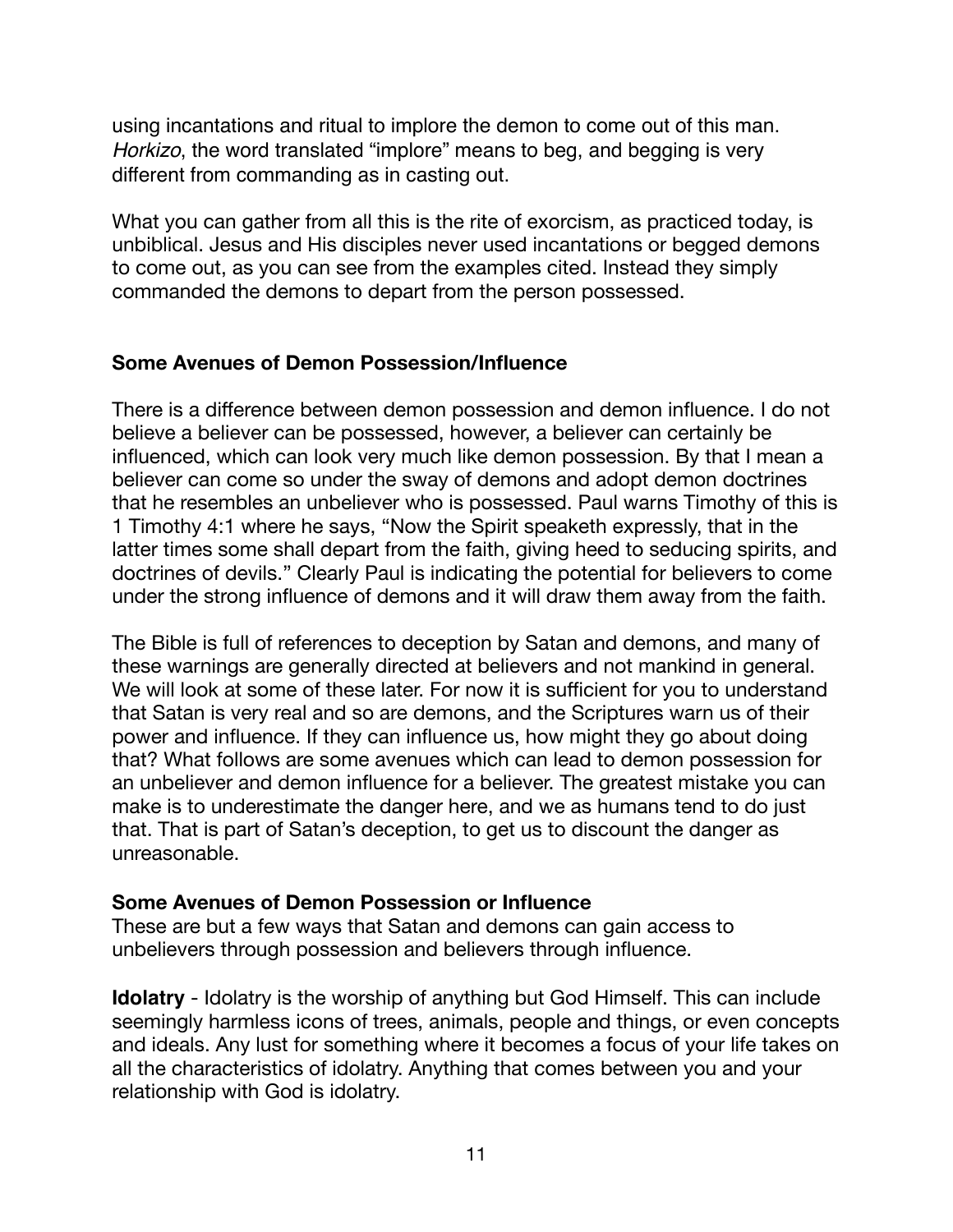**Rom. 1:22-25** Although they claimed to be wise, they became fools and exchanged the glory of the immortal God for images made to look like mortal man and birds and animals and reptiles. Therefore God gave them over in the sinful desires of their hearts to sexual impurity for the degrading of their bodies with one another. They exchanged the truth of God for a lie, and worshiped and served created things rather than the Creator --who is forever praised. Amen.

**Divination** - Divination is an attempt to see or foretell future events or discover hidden knowledge usually by means of interpreting omens or by the aid of supernatural powers, I.E. - clairvoyance, palmistry, card reading are tools of the diviner.

**1Sam. 15:23a** For rebellion is like the sin of divination, and arrogance like the evil of idolatry.

**Lev. 19:31** Do not turn to mediums or seek out spiritists, for you will be defiled by them. I am the LORD your God.

The reason we are warned against this is that the communications associated with divination take place with demons. The so-called "hidden knowledge" is being communicated by demons.

**Necromancy** - Necromancy originates from two Greek words: *necros* meaning "dead" and *manteia* meaning "divination." It is the foretelling of the future by alleged contact with the dead. Practitioners of necromancy are mediums through which demons communicate. The New Age movement popularized necromancy under the term *channeling*. There is no legitimate communication with the dead. See Luke 16:19-31, the rich man was unable to warn his brothers even though he wanted to. Houdini believed he would be able to communicate with the living after death and left a code with his wife, so she could varify any "communication" from him as legitimate. Many came to her after he died claiming to be in contact with her late husband, but none could ever give the correct code to confirm it was indeed Houdini.

Scripture forbids all participation in necromancy (Lev. 19:31, 20:6, 27, Deut. 18:9-12, 2 Kings 23:24). These mandates protect the believer from demon influence.

**The Engastrimuthos Demon** *-* Contact with the dead cannot be accomplished so demons often impersonate the dead.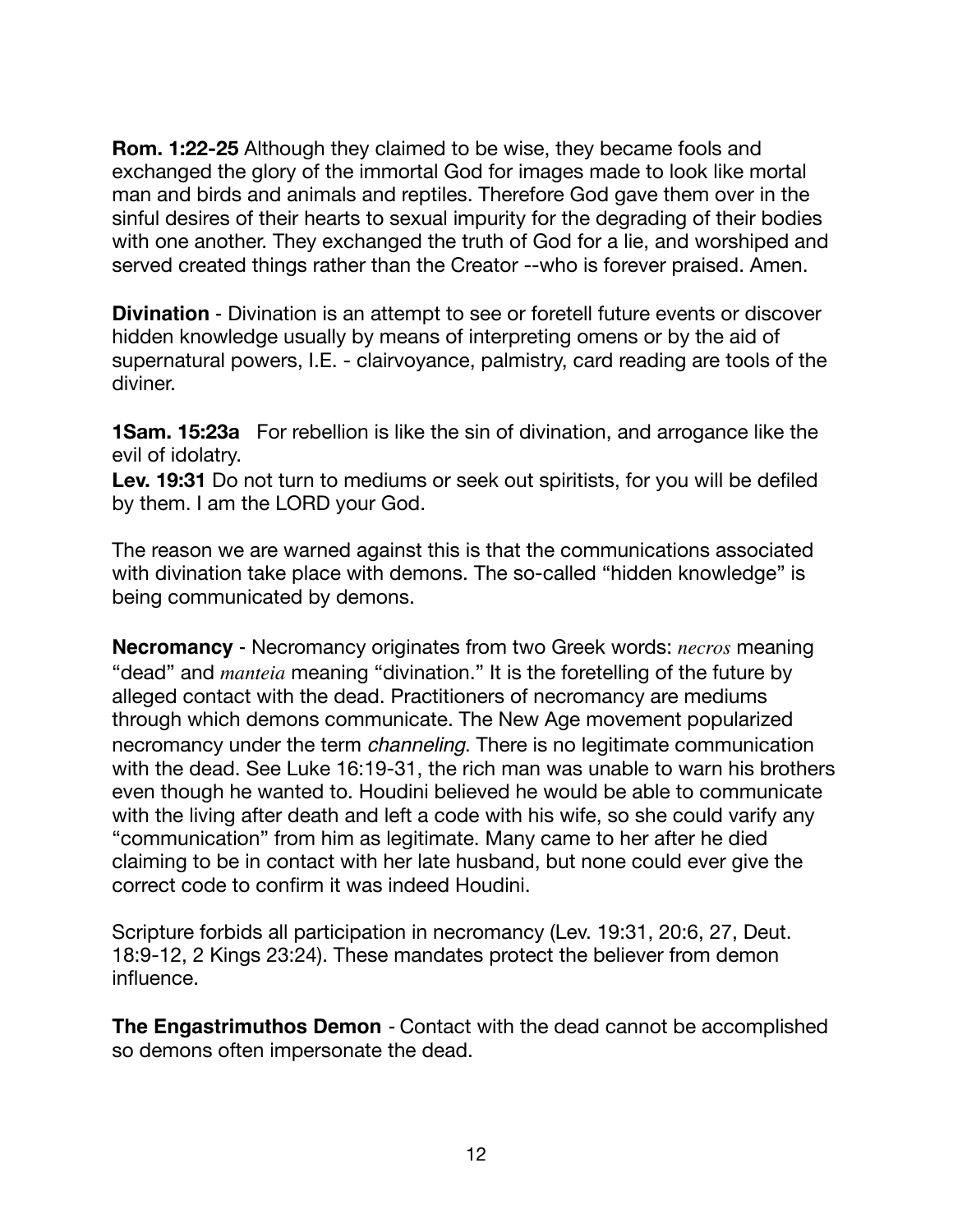**Isa. 8:19** When men tell you to consult mediums and spiritists, who whisper and mutter, should not a people inquire of their God? Why consult the dead on behalf of the living?

The word "medium" here is *'ov* in the Hebrew and is translated *engasthrimuthos* in the Septuagint, which means "ventriloquist." This demon often produces the sounds that come from mediums, or projects his voice up from the ground or the table, or down from the ceiling. The engasthrimuthos demon must possess the medium through which he speaks. This is the same demon responsible for tongues in some cases during the Church Age.

**Witchcraft** - A witch or sorceress, *kashalp* in Hebrew, is a demon possessed female medium (Ex. 22:18; De. 18:10). A wizard *yid'oni* in Hebrew is the male counterpart (Lev. 20:27; De. 18:11). The New Testament contains one reference to witchcraft (Gal. 5:20 KJV). The Greek word *pharmakeia*, drug addiction, describes a dimension of witchcraft using drugs in sorcery. Hallucinogenic drugs are employed in many religious rituals to achieve ecstatic states in which spirits may be contacted. Drugs open the soul to demon possession or influence.

**Mysticism** - Mysticism entices the undiscerning with empty promises of a deeper, more meaningful spirituality. Mystics often claim direct contact with God and that God speaks directly to them. Mysticism permeates eastern religions. True spirituality is an absolute status of fellowship between the believer and God the Father through the filling of the Holy Spirit (Eph. 5:18 And be not drunk with wine, wherein is excess; but be filled with the Spirit). We will spend some time developing this concept of supernatural leadings later in this series when we will look at how to differentiate between the leading of God and of demons.

**Astrology** - Consulting the stars through astrology or horoscopes to predict the future carries an increasing aura of respectability. It thrives in a permissive culture where doctrinal teaching is absent. Astrology is strictly forbidden by God.

**Lev. 19:26** Ye shall not eat *any thing* with the blood: neither shall ye use enchantment, nor observe times

**Deut. 18:10** There shall not be found among you *any one* that maketh his son or his daughter to pass through the fire, *or* that useth divination, *or* an observer of times, or an enchanter, or a witch, 11 Or a charmer, or a consulter with familiar spirits, or a wizard, or a necromancer. 12 For all that do these things *are* an abomination unto the LORD: and because of these abominations the LORD thy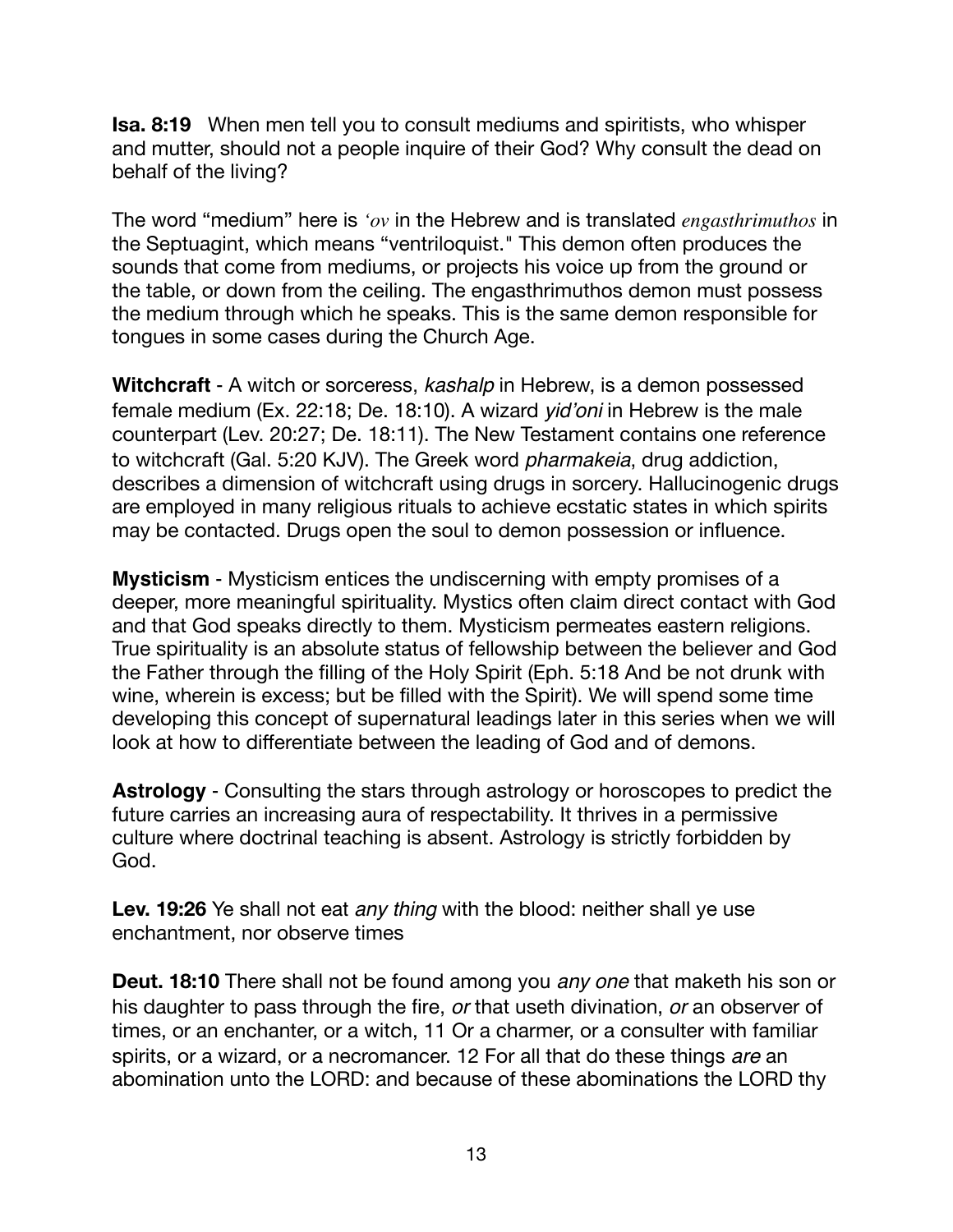God doth drive them out from before thee). Astrology was the purpose of the Tower of Babel, for which God confused the languages in Genesis 11.

These are some of the most common avenues to demon influence, and the person, believer or unbeliever, who dabbles in these is placing himself at great risk. The Word of God would not have warned us against these things unless they were a hazard. Unfortunately, modern society accepts many of these as innocent or merely amusing pastimes and rejects the idea that they might be somehow dangerous. I am here to tell you that the Bible says they are NOT innocent and they are very dangerous.

### **You WILL come under attack!**

The scriptures clearly show us this is possible and it can get VERY personal! It WILL get personal! Yes you can be attacked through institutions like the media, organizations and even governments, but that is an indirect attack. You will be attacked directly and personally!

There is no denying that the family, a divine institution created by God for mankind, is under heavy attack today. The family, along with marriage (between a man and a woman), was designed to provide the bedrock for society, for believer and unbeliever alike. Satan wants to destroy the family, and if he is successful, he can control minds by replacing divine standards and moral values, which should be taught in the home, with his own values, which will be taught by government or government institutions such as schools. This goes under the guise of things like "political correctness," "virtue signaling," "gender diaspora" and so-called "diversity" in that we must be accepting of others beliefs whatever they might be and however opposed they might be to everything we, as Christians, believe. To hold to our beliefs, the Christian is charged with being bigoted and evil. Yes, everyone has a free will and the right to be wrong. In spite of what some would like you to believe, there are moral absolutes in this world. All is not relative and whatever "is your thing" may not be okay. There are some values that are either right or wrong with no shades of gray in between. And Satan's biggest lie is that these values change with the culture.

To be successful at this Satan must get to the children. That has been the focus of his attack since WWII, to create a generation that rejects God and God's moral values. To get to the children he must destroy the family. This is why we have kicked God out of the schools…and out of our homes. And we have begun to define the family in ways it was never meant to be defined.